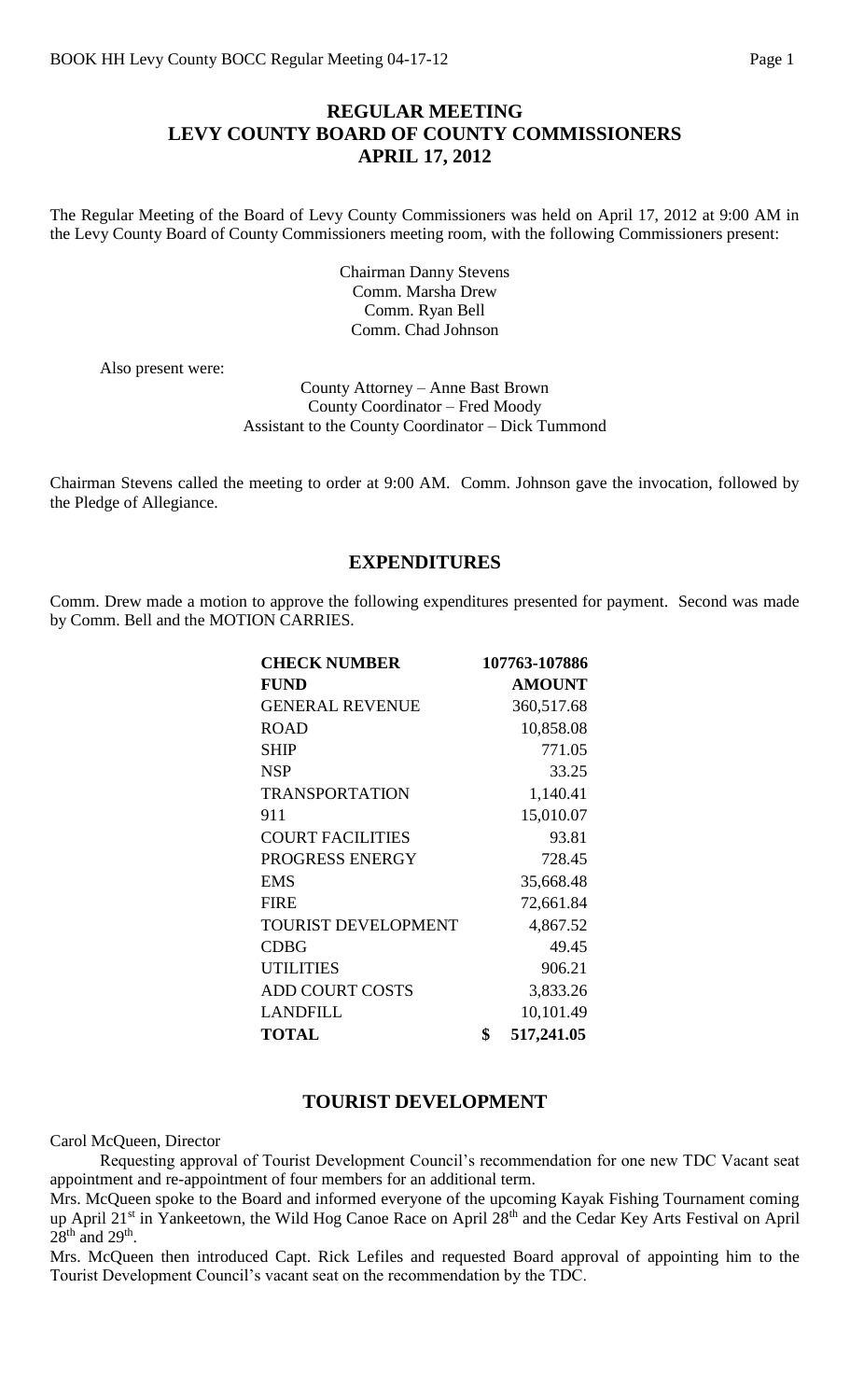Comm. Drew made a motion to appoint Capt. Rick Lefiles to the TDC as requested. Second was made by Comm. Johnson and the MOTION CARRIES.

Mrs. McQueen requested approval of the Board to re-appoint the remaining four members to the TDC:

| Comm. Stevens | Chris Brown         |
|---------------|---------------------|
| Norm Fugate   | <b>Kathy Carver</b> |

After discussion of the selection process for TDC Board members Comm. Drew made a motion to approve the recommendations as presented. Second was made by Comm. Johnson and the MOTION CARRIES. Comm. Bell votes NO.

## **COUNTY ATTORNEY**

Atty. Brown requested approval of the Board for a non-agenda item.

Comm. Johnson made motion to hear a non-agenda item as requested by Atty. Brown. Second was made by Comm. Drew and the MOTION CARRIES.

Atty. Brown requested a decision by the Board regarding participation in the litigation challenging HB 5301, the recently adopted Medicaid legislation. The Florida Association of Counties Board of Directors voted at a recent meeting to appear as a plaintiff in a lawsuit challenging Chapter 2012-33, the recent legislation governing Medicaid and revenue share withholding and to hire special counsel from the firm, Bryant, Miller & Olive. Levy County's share to participate in the litigation would be \$1,000.

Comm. Drew made a motion to approve participation in the litigation as presented. Second was made by Comm. Johnson and the MOTION CARRIES.

A. Requesting approval of settlement Claim Form in BellSouth Repair Claim Litigation and authorize Chair to sign Claim Form.

Atty. Brown requested approval of the settlement with BellSouth regarding a class action lawsuit and authorize the Chair to sign the Claim Form.

Comm. Drew made a motion to accept the settlement as presented and authorize the Chair to sign the Claim Form. Second was made by Comm. Bell and the MOTION CARRIES.

B. Request direction regarding solid waste licensing, flow control, and franchising and, if applicable, approval of proposal of Nabors, Giblin & Nickerson for legal services for completion of licensing ordinance, flow control regulations, and notice procedure for privatization of solid waste collections and disposal.

Atty. Brown requested direction on whether it desires to pursue licensing of solid waste haulers, flow control provisions, and statutory notice with an eye towards future franchising and, if so, requested approval of NGN for the required services.

After discussion, the Commissioners agreed to TABLE this item until the next meeting to get more information.

# **COUNTY COORDINATOR**

Fred Moody

Presenting an amendment to the Nabors, Giblin & Nickerson Agreement regarding the EMS Tax Assessment Program.

Mr. Moody presented and requested Board approval of the amendment to the Nabors, Giblin & Nickerson Agreement regarding the EMS Tax Assessment Program. This will increase the amount to Nabors, Giblin & Nickerson by \$7,175.

Comm. Drew made a motion to approve the amendment to the agreement as requested. Second was made by Comm. Bell and the MOTION CARRIES.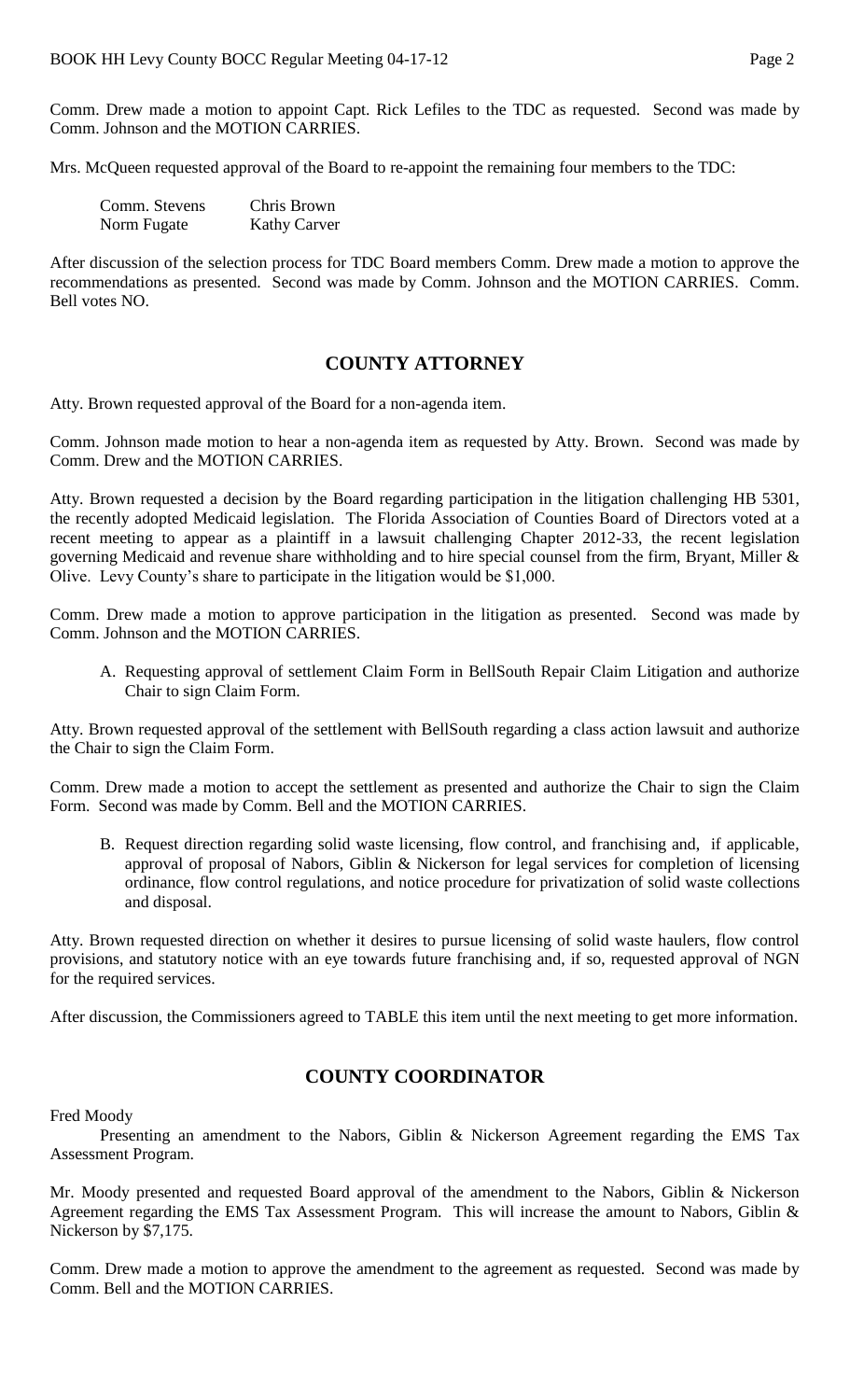# **EMERGENCY MANAGEMENT**

#### Mark S. Johnson, Director

Requesting permission to purchase new computers for Emergency Operations Center, replacing obsolete computers.

Mr. Johnson requested Board approval to purchase new computers for Emergency Operations Center, replacing obsolete computers. This purchase will be funded by the Emergency Management Performance Grant, which is a non-matching grant.

The bids received for (5) desktop computers are as follows:

| Havoc PC    | \$7,995.53 |
|-------------|------------|
| TigerDirect | \$9,163.62 |
| Dell        | \$8,765.00 |

The bids received for (13) laptop computers are as follows:

| <b>Howard Technology</b> | \$12,147.98 |
|--------------------------|-------------|
| CDW-G                    | \$12,284.85 |
| HР                       | \$19,136.00 |

Mr. Johnson stated his recommendation is to purchase the (5) desktop computers from Havoc PC and the (13) laptop computers from Howard Technology. Four of the existing computers will be given to Building & Zoning for Damage Assessment, four will be given to the Library Department, two will go to the Board office and there will be three available if another department has a need for them.

Comm. Bell made a motion to approve the purchase of computers as recommended by Mr. Johnson. Second was made by Comm. Bell and the MOTION CARRIES.

## **PUBLIC SAFETY**

David Knowles, Director

Requesting approval to submit a series of grant applications for the Florida Department o f Health EMS Rural Matching Grant. These grants require the signature of Board Chairman.

Mr. Knowles requested Board approval to submit a series of grant application for the Florida Department of Health EMS Rural Matching Grant. There are ten grants, nine of which are for EMS and one is for Levy County Fire/Rescue.

Comm. Drew made a motion to approve all of the Grant Applications as presented. Second was made by Comm. Bell and the MOTION CARRIES.

### **COMMISSIONERS' REPORTS**

Comm. Johnson

Requesting Board approval of the Interlocal Agreement relating to the establishment of Florida Leaders Organized for Water (FLOW).

Comm. Johnson gave a report of the FLOW organization to the Board and made a motion for the Board to approve the Interlocal Agreement making Levy County a participant. The following counties and municipalities have representatives currently participating in the FLOW organization:

| <b>Lafayette County</b>  |
|--------------------------|
| <b>Suwannee County</b>   |
| Levy County              |
| <b>Taylor County</b>     |
| Town of Branford         |
| City of Keystone Heights |
|                          |

Town of White Springs City of High Springs City of MacClenny Hamilton County

Second was made by Comm. Bell and the MOTION CARRIES.